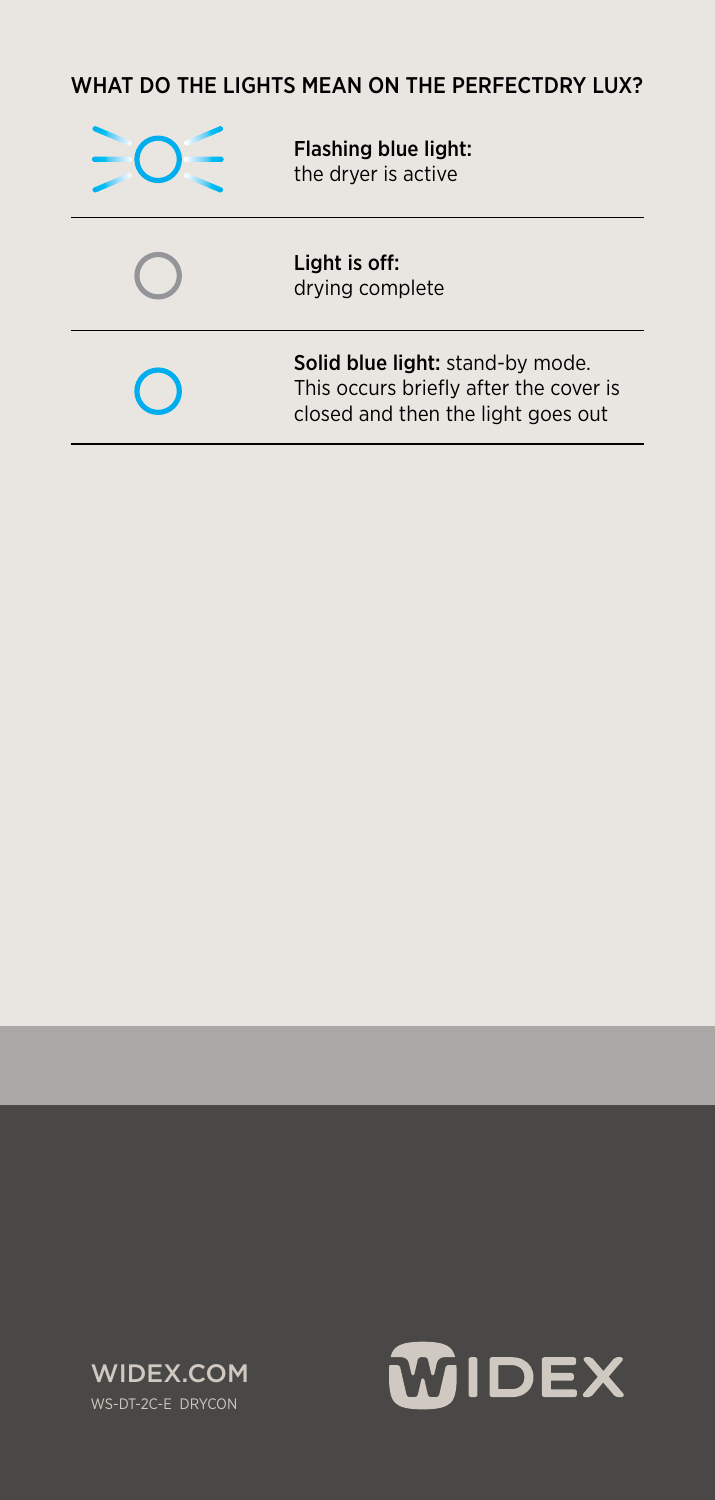

# **WIDEX** PERFECTDRY LUX

### ELECTRONIC DRYING STATION



SOUND LIKE NO OTHER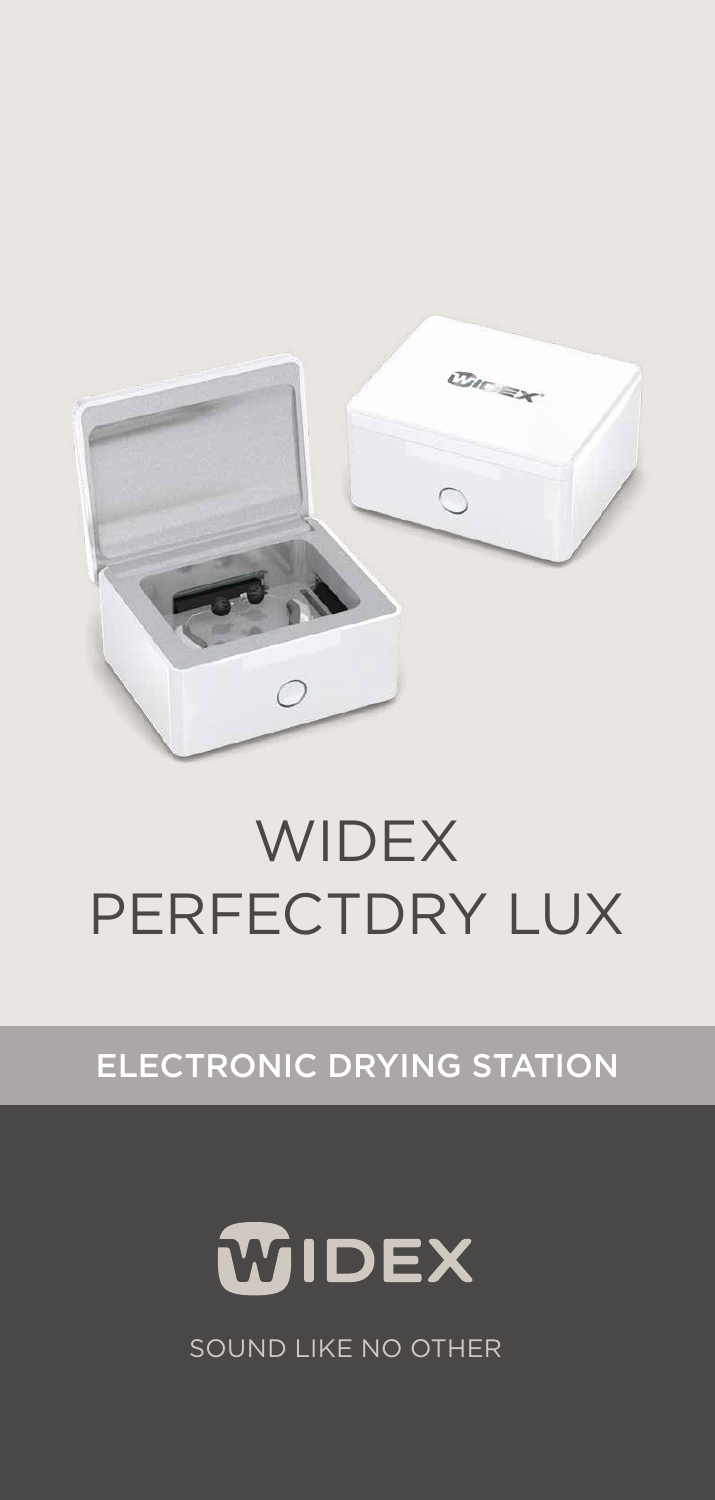WIDEX PerfectDry Lux electronic drying station is a perfect way to care for your hearing aids and earmoulds.

#### CONVENIENT

PerfectDry Lux drying station is small and portable — allowing you to easily care for your hearing aids. Perfect Dry Lux is compatible with all Widex hearing aids, including WIDEX MOMENT™.

#### SAFE AND HYGIENIC

PerfectDry Lux drying station uses ultraviolet (UV) light, making it completely hygienic and reducing the risk of ear infections. UV lights shut off automatically when the device is opened, resulting in no risk to your vision.